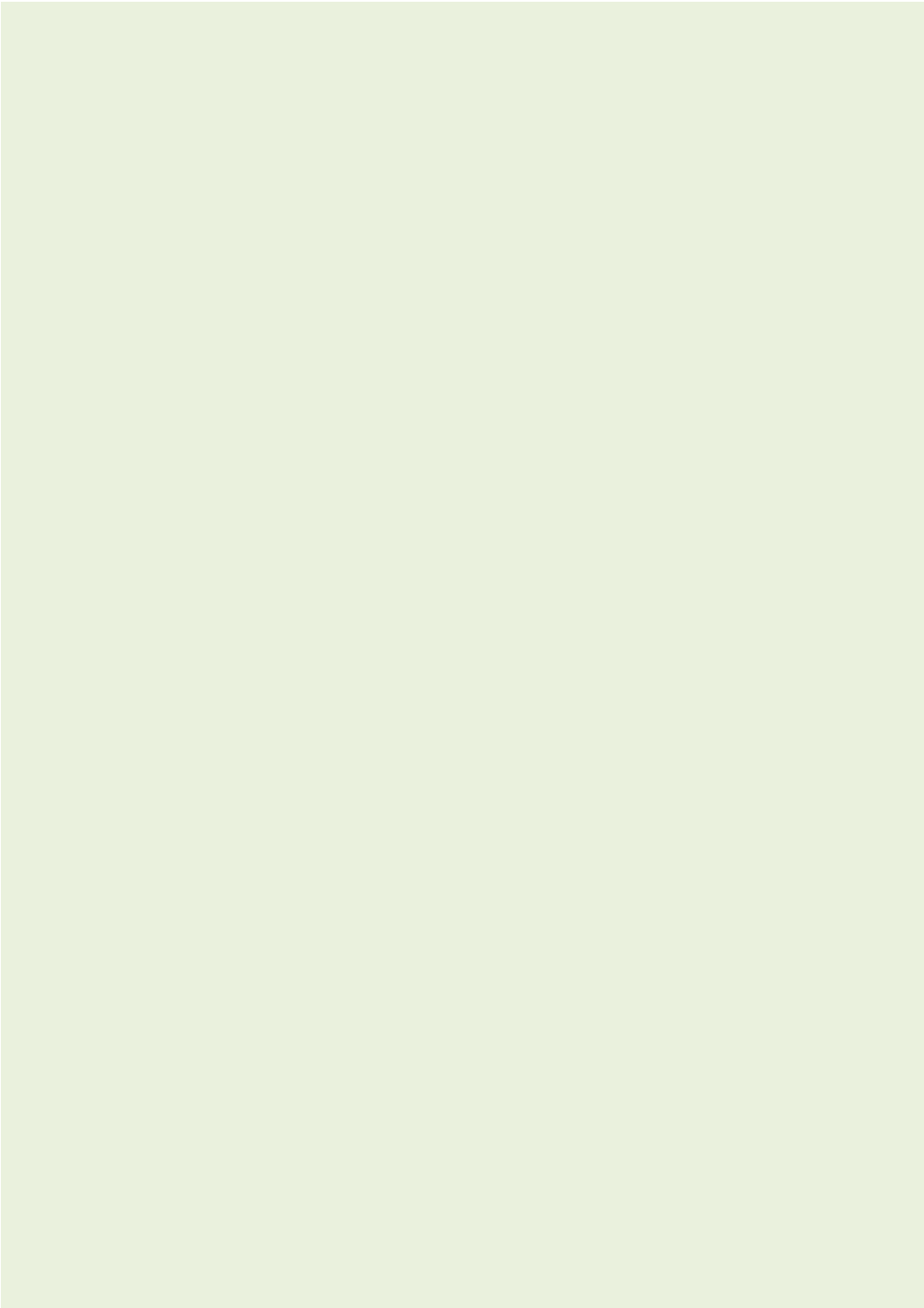### **CHAPTER-VI ECONOMIC SECTOR (PUBLIC SECTOR UNDERTAKING)**

#### **6.1 Functioning of Public Sector Undertakings**

#### **6.1.1 Introduction**

As of 31 March 2019, there were seven Public Sector Undertakings (PSUs) (all Government Companies) in Arunachal Pradesh as detailed below:

**Table 6.1.1: Total number of PSUs as on 31 March 2019** 

| <b>Type of PSUs</b>               | <b>Working PSUs   Non-working PSUs</b> | <b>Total</b> |
|-----------------------------------|----------------------------------------|--------------|
| Government Companies <sup>1</sup> |                                        |              |

None of these Companies were listed on the stock exchange which means that the shares of the PSU cannot be traded in the stock exchange. During the year  $2018-19$ , one  $PSU<sup>2</sup>$ was added to the audit jurisdiction of Principal Accountant General, Arunachal Pradesh. No existing PSU was closed down during the year.

#### **6.1.2 Investment in PSUs**

l

#### *6.1.2.1 State Government's investment in PSUs*

The State's investment in its PSUs was by way of share capital/loans and special financial support by way of grants/subsidies as and when required.

As on 31 March 2019, the investment of the State Government (capital and long-term loans) in 7 PSUs was  $\bar{\tau}$  27.87 crore<sup>3</sup> as per details given in **Table 6.1.2** below:

|         |                          |                       | $($ $\bf{u}$ $\bf{u}$ $\bf{u}$ $\bf{v}$ $\bf{u}$ |
|---------|--------------------------|-----------------------|--------------------------------------------------|
| Year    | <b>Equity</b><br>Capital | Long<br>term<br>Loans | <b>Total</b>                                     |
| 2018-19 | 19.49                    | 8.38                  | 27.87                                            |
| 2014-15 | 19.49                    | 8.38                  | 27.87                                            |

**Table 6.1.2: Details of State's investment in PSUs**   $(\vec{F}$ *in crore*)

The State Government investment as on 31 March 2019 consisted of 69.93 *per cent* towards capital and 30.07 *per cent* in long-term loans, which remained constant during last five years. A graphical presentation of State Government's investment in PSUs during last five years (2014-15 to 2018-19) has been given in **Chart 6.1.1** below:

<sup>1</sup> Government Companies include other companies referred to in Section 139(5) and 139(7) of the Companies Act 2013.

<sup>2</sup> Arunachal Pradesh Donyi Polo Hotel Corporation Limited, incorporated on 10 August 1987, was previously audited by the Director General of Commercial Audit & Ex-Officio Member, Audit Board-I, Kolkata.

<sup>3</sup> Investment figures are provisional and as per the information provided by the PSUs as none of the 7 PSUs has finalised accounts for 2018-19 as of September 2019.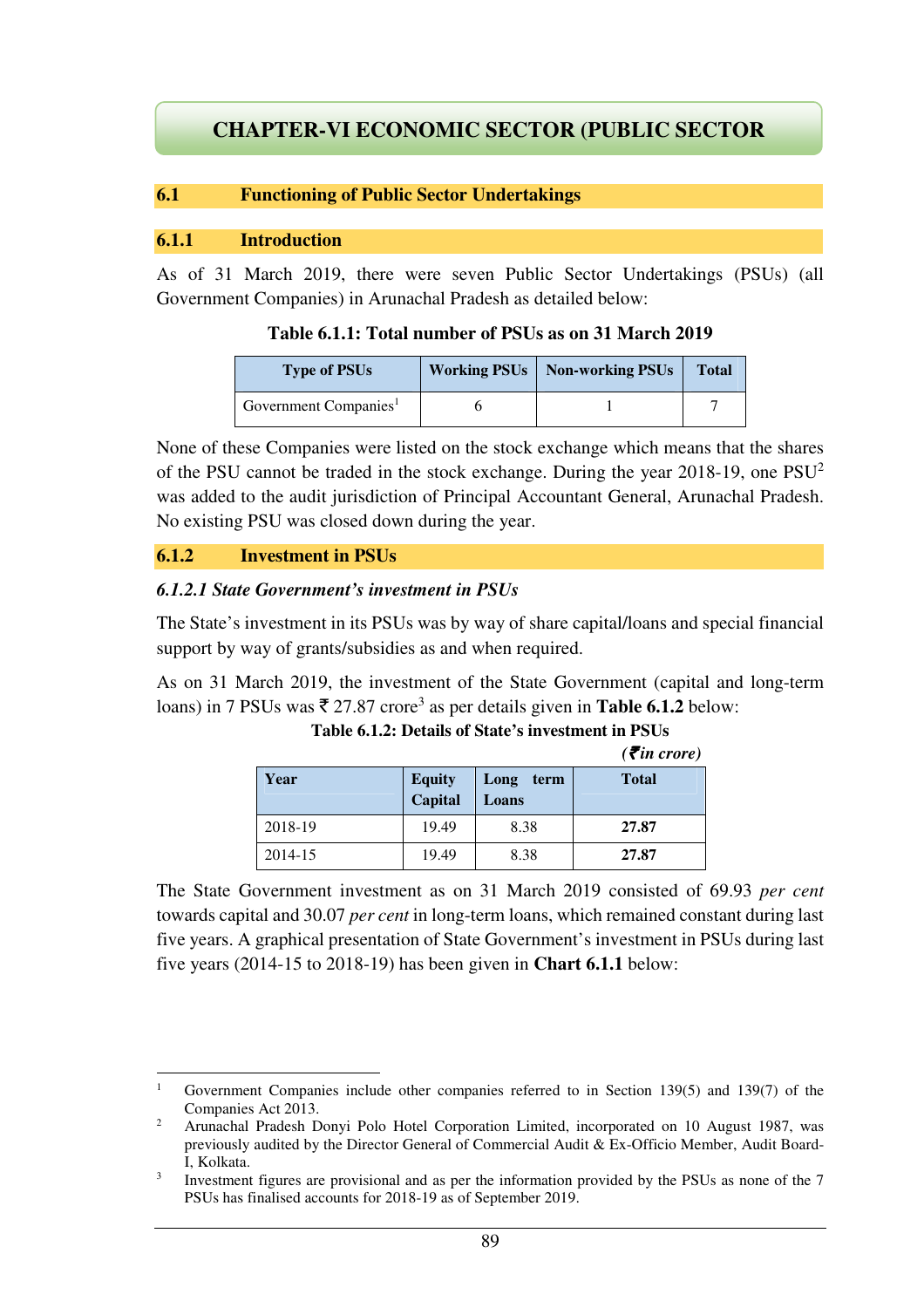

**Chart 6.1.1: State's total investment in PSUs** 

As can be noticed from the **Chart** above, the State Government's investment in PSUs remained constant at  $\bar{\tau}$  27.87 crore during last five years.

During the year 2018-19, out of six working PSUs, two PSUs incurred losses ( $\bar{\tau}$  1.62 crore) and four PSUs earned profits ( $\bar{\tau}$  8.18 crore) as per their latest finalised accounts. None of the four profit making PSUs had declared any dividend. There was no recorded information about the existence of any specific policy of the State Government regarding payment of minimum dividend by the PSUs.

The return on State Government's investment (historical value) in PSUs during 2018-19 worked out to 16.20 *per cent*. The losses of two working PSUs (accumulated losses of  $\bar{\tau}$  25.00 crore) had completely eroded the State's investment in their paid up capital  $(\overline{\mathcal{F}} 8.65$  crore), as per their latest finalised accounts.

#### *6.1.2.2 Total Sector-wise investment in PSUs*

Total investment of State Government and Other Stakeholders (Central Government, Holding companies, Banks, Financial Institutions, etc.) in PSUs under various important sectors at the end of 31 March 2015 and 31 March 2019 has been given in **Table 6.1.3**  below:

|                       |                             | $( \bar{\mathbf{z}}$ in crore) |  |  |
|-----------------------|-----------------------------|--------------------------------|--|--|
| <b>Name of Sector</b> | <b>Government Companies</b> |                                |  |  |
|                       | 2014-15                     | 2018-19                        |  |  |
| Finance               | 12.65                       | 12.70                          |  |  |
| Power                 | 12.45                       | 12.45                          |  |  |
| Agriculture & Allied  | 4.50                        | 4.50                           |  |  |
| Service               | 0.99                        | 0.99                           |  |  |
| Manufacturing         | 0.24                        | 0.24                           |  |  |
| Infrastructure        | 0.02                        | 0.02                           |  |  |
| Miscellaneous         | 2.63                        | 2.63                           |  |  |
| <b>Total</b>          | 33.48                       | 33.53                          |  |  |

#### **Table 6.1.3: Sector-wise investment in PSUs as on 31 March 2019**

*(Source: Information received from PSUs).*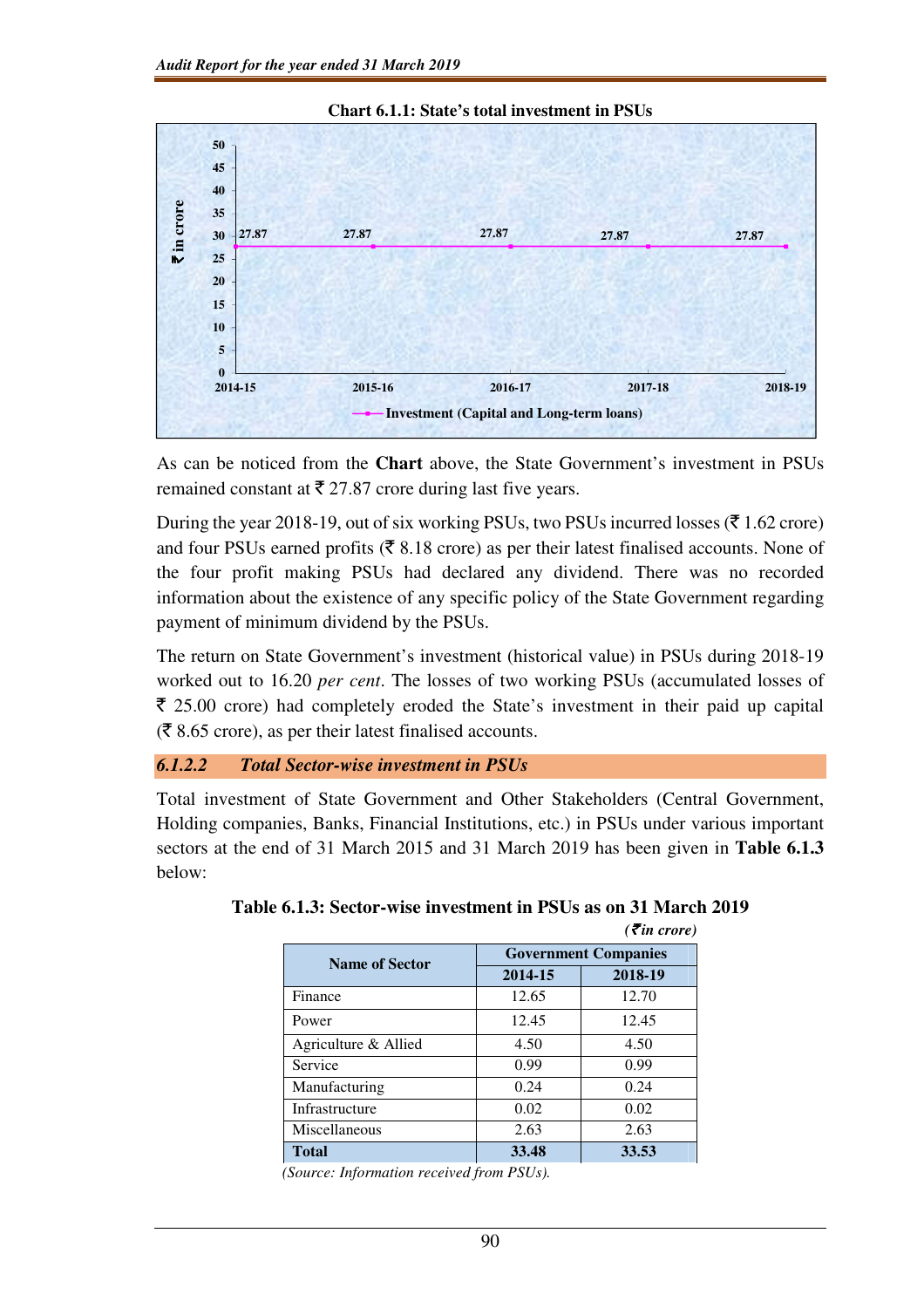It can be noticed from the **Table** above, the combined investment of State Government and Other Stakeholders remained constant in all the sectors during last five years excepting a marginal increase of  $\bar{\tau}$  0.05 crore in Finance sector. During last five years, the thrust of investment was in Finance and Power sectors, which constituted around 38 *per cent*  (Finance sector) and 37 *per cent* (Power sector) of total investment during 2014-15 and 2018-19.

#### **6.1.3 Reconciliation with Finance Accounts**

The figures in respect of equity, loans and guarantees outstanding as per the records of PSUs should agree with the figures appearing in the Finance Accounts of the State. In case the figures do not agree, the Finance Department and the PSUs concerned should carry out reconciliation of differences. The position in this regard as of 31 March2019 is given in **Table 6.1.4** below:

|                                     |                                          |                                  | ( <i>T</i> in crore) |
|-------------------------------------|------------------------------------------|----------------------------------|----------------------|
| <b>Outstanding in</b><br>respect of | Amount as per<br><b>Finance Accounts</b> | Amount as per<br>records of PSUs | <b>Difference</b>    |
| Equity                              | 9.00                                     | 19.49                            | 10.49                |
| Loans                               | 36.25 <sup>4</sup>                       | 8.38                             | 27.87                |
| Guarantee                           | 2.00                                     | 2.00 <sup>5</sup>                |                      |

**Table 6.1.4: Variation between Finance Accounts and records of PSUs**  *(*` *in crore)* 

*Source: As per the Finance Accounts and information furnished by PSUs.*

As can be seen from the **Table 6.1.4** above, there were significant differences in the figure of 'equity' ( $\bar{\tau}$  10.49 crore) and 'loans' ( $\bar{\tau}$  27.87 crore), which have not been reconciled for more than ten years.

Though the Principal Secretary, Finance Department, Government of Arunachal Pradesh as well as the Management of the PSUs concerned were appraised regularly about the differences impressing upon the need for early reconciliation, no significant progress was noticed in this regard.

The Government and the PSUs concerned may take concrete steps to reconcile the differences in a time-bound manner. The Government should correct the system of financing the PSUs and the accounts be updated.

#### **6.1.4 Special support and guarantees to PSUs during the year**

 $\overline{a}$ 

State Government provides financial support to PSUs in various forms through annual budgetary allocations. The details of budgetary outgo towards equity, loans and grants/subsidies in respect PSUs for three ended 2018-19 are given in **Table 6.1.5** below*:*

<sup>4</sup> Represents Loan provided to 'public sector and other undertakings' in four sectors namely, Agriculture & Allied ( $\bar{\zeta}$  20.00 crore); Power ( $\bar{\zeta}$  10.00 crore); Non-ferrous Mining ( $\bar{\zeta}$  0.15 crore) and Industrial Financing ( $\bar{\tau}$  6.10 crore). PSU-wise details of loans not available in the State Finance Accounts, 2018-19.

<sup>5</sup> pertained to Arunachal Pradesh Industrial Development and Financial Corporation Limited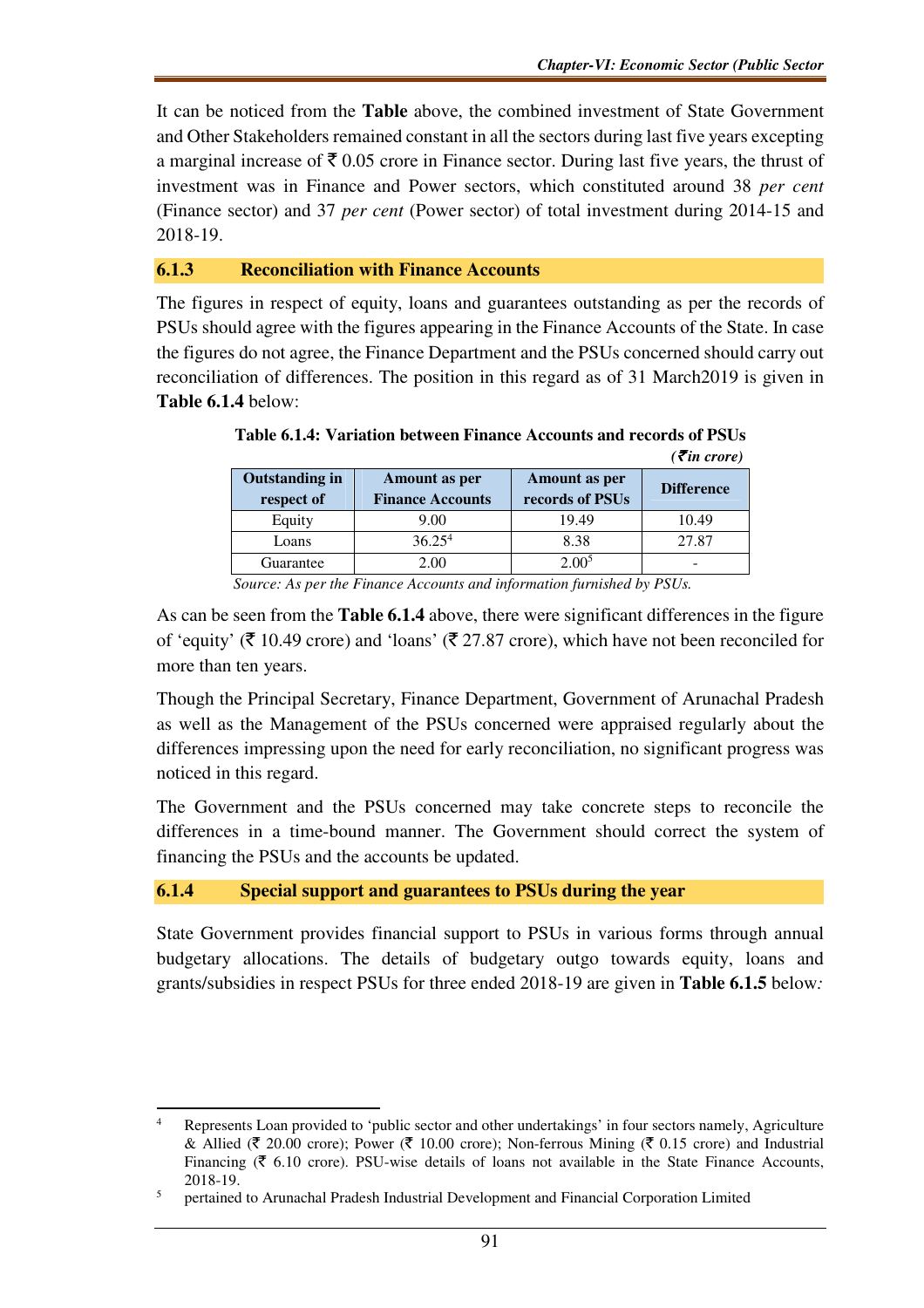|     | $( \bar{\mathbf{\mathcal{F}}}$ in crore) |              |        |                             |        |         |        |
|-----|------------------------------------------|--------------|--------|-----------------------------|--------|---------|--------|
| SI. |                                          | 2016-17      |        | 2017-18                     |        | 2018-19 |        |
| No. | <b>Particulars</b>                       | No.          | Amount | No.                         | Amount | No.     | Amount |
| 1.  | Equity Capital Outgo from budget         |              |        |                             |        |         |        |
| 2.  | Loans given from the budget              |              |        |                             |        |         |        |
| 3.  | Grants/Subsidy* from budget              |              | 1.24   | $\mathcal{D}_{\mathcal{L}}$ | 5.55   | 3       | 9.88   |
|     | <b>Total Outgo</b>                       | $\mathbf{1}$ | 1.24   | $\overline{2}$              | 5.55   | 3       | 9.88   |
| 4.  | Guarantees issued during the year        |              |        |                             |        |         |        |
| 5.  | Guarantee Commitment (Cumulative)        |              | 2.00   |                             | 2.00   |         | 2.00   |

**Table 6.1.5: Details of budgetary support to PSUs** 

*\*Represents revenue grants/subsidy; no capital grant/subsidy was provided during the three years.* 

During last three years under reference, the State Government had not provided any equity capital or loans from the State budget to PSUs. Two PSUs**<sup>6</sup>** had received grants continuously for last two years. In addition, one PSU (Hydro Power Development Corporation of Arunachal Pradesh Limited) also received grant of  $\bar{\tau}$  5.37 crore during 2018-19. Further, no guarantee was issued to any of the PSUs during last three years (2016-2019). The guarantee commitment of State Government remained constant at  $\bar{\xi}$  2.00 crore during the last three years, which pertained Arunachal Pradesh Industrial Development and Financial Corporation Limited. The PSU had not paid any guarantee commission to the State Government.

#### **6.1.5 Accountability framework**

The audit of financial statements of a company in respect of financial years commencing on or after 1 April 2014 is governed by the provisions of the Companies Act, 2013 (Act) and audit of the financial statements in respect of financial years in respect of financial years that commenced earlier than 1 April 2014 continued to be governed by the Companies Act, 1956. The new Act has brought about increased regulatory framework, wider management responsibility and higher professional accountability.

#### *6.1.5.1 Statutory Audit/ Supplementary Audit*

Statutory Auditors appointed by the Comptroller and Auditor General of India (CAG) audit the financial statements of a Government Company. In addition, CAG conducts the supplementary audit of these financial statements under the provisions of Section 143(6) of the Act.

#### *6.1.5.2 Role of Government and Legislature*

 $\overline{a}$ 

The State Government exercises control over the affairs of these PSUs through its administrative departments. The Government appoints the Chief Executives and Directors on the Board of these PSUs.

<sup>6</sup> Arunachal Pradesh Industrial Development and Financial Corporation Limited (2017-18:  $\bar{\tau}$  2.50 crore; 2018-19:  $\bar{\tau}$  2.00 crore) and Arunachal Pradesh Forest Corporation Limited (2017-18:  $\bar{\tau}$  3.05 crore; 2018-19: ₹ 2.51 crore)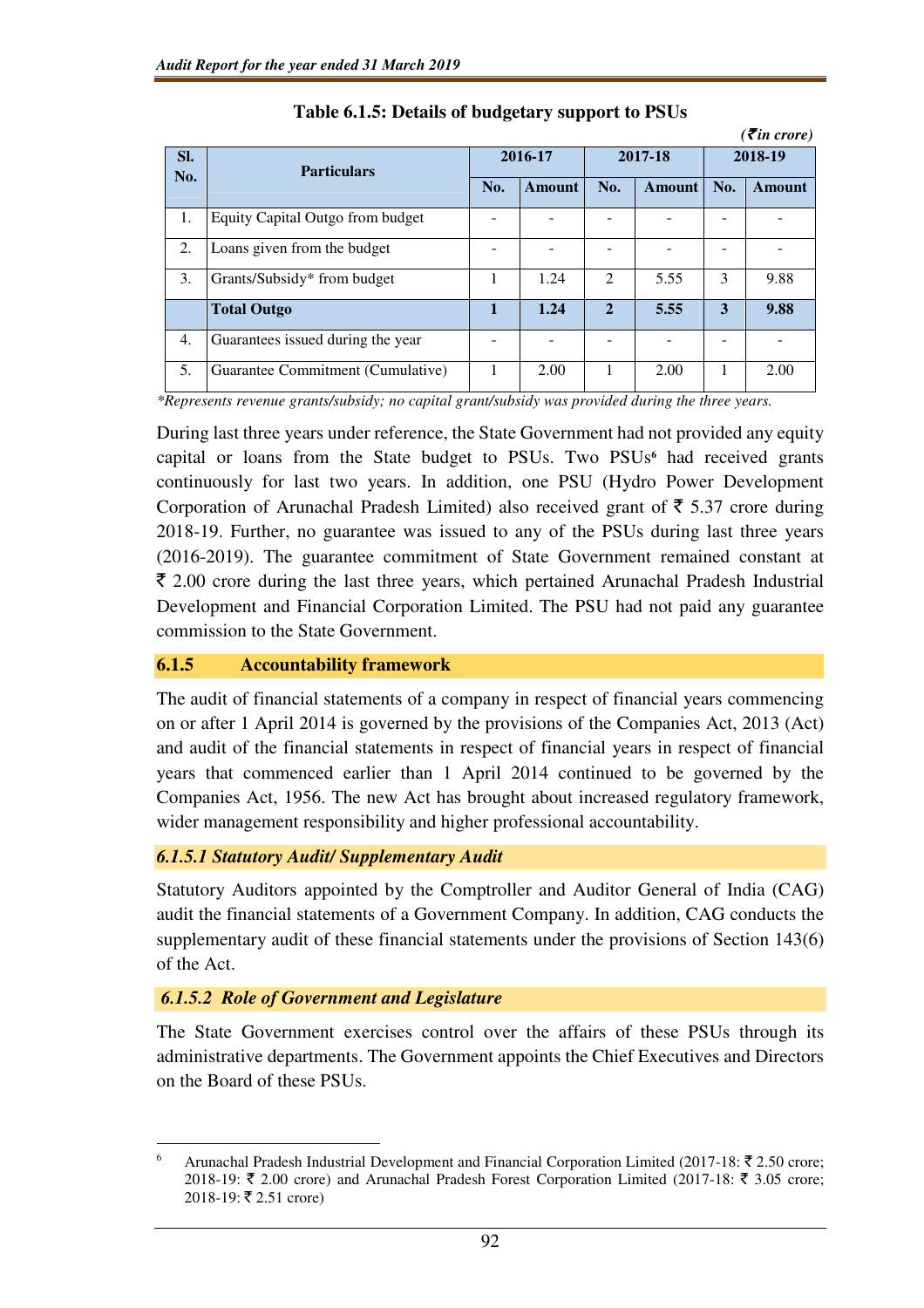The State Legislature also monitors the accounting and utilization of Government investment in the PSUs. For this purpose, the Annual Reports of the State Government Companies together with the Statutory Auditors' Report and comments of the CAG thereon are required to be placed before the Legislature under Section 394 of the Act.The Audit Reports of CAG are submitted to the State Government under Section 19A of the CAG's (Duties, Powers and Conditions of Service) Act, 1971.

#### **6.1.6 Arrears in finalization of Accounts**

The financial statements of the companies are required to be finalised within six months after the end of the financial year *i.e.* by September end in accordance with the provisions of Section 96(1) of the Act. Failure to do so may attract penal provisions under Section 99 of the Act.

Timely finalisation of accounts is important for the State Government to assess the financial health of the PSUs and to avoid financial misappropriation and mismanagement. Persistent delay in finalisation of accounts is fraught with the risk of fraud and leakage of public money going undetected apart from violation of the provision of the Companies Act, 2013.

**Table 6.1.6** below provides the details of progress made by working PSUs in finalisation of accounts as of 30 September 2019.

| SI.<br>No.     | <b>Particulars</b>                                 | 2014-15 | 2015-16 | 2016-17 | 2017-18        | 2018-19 |
|----------------|----------------------------------------------------|---------|---------|---------|----------------|---------|
|                | Number of Working PSUs                             |         | 5       |         | 5              |         |
| 2              | Number of accounts finalised during the<br>year    | 5       | 1       | 3       | $\overline{2}$ |         |
| $\mathbf{3}$   | Number of accounts in arrears                      | 29      | 33      | 35      | 38             | 42      |
| $\overline{4}$ | Number of Working PSUs with arrears in<br>accounts | 5       | 5       | 5       | 5              | 6       |
| 5              | Extent of arrears (numbers in years)               | 1 to 15 | 1 to 16 | 1 to 17 | 1 to 18        | 1 to 19 |

**Table 6.1.6: Position relating to finalisation of accounts of working PSUs** 

As can be observed from the above Table, the number of accounts in arrears has shown an increasing trend during the five-year period 2014-15 to 2018-19. Out of the total 42 accounts in arrears as on 30 September 2019, 32 Accounts (76 *per cent*) pertained to two PSUs *viz*., Arunachal Pradesh Mineral Development and Trading Corporation Limited (19 Accounts) and Arunachal Pradesh Forest Corporation Limited (13 Accounts). The earliest Accounts in arrears was since 2000-01, which related to Arunachal Pradesh Mineral Development and Trading Corporation Limited.

The Principal Accountant General Arunachal Pradesh (PAG) has been regularly pursuing this issue with the Chief Secretary, Government of Arunachal Pradesh and the Administrative Departments concerened for liquidating the arrears in accounts of PSUs. However, the State Government and the PSUs concerned could not address the issue to clear pendency of accounts of the PSUs in a time bound manner.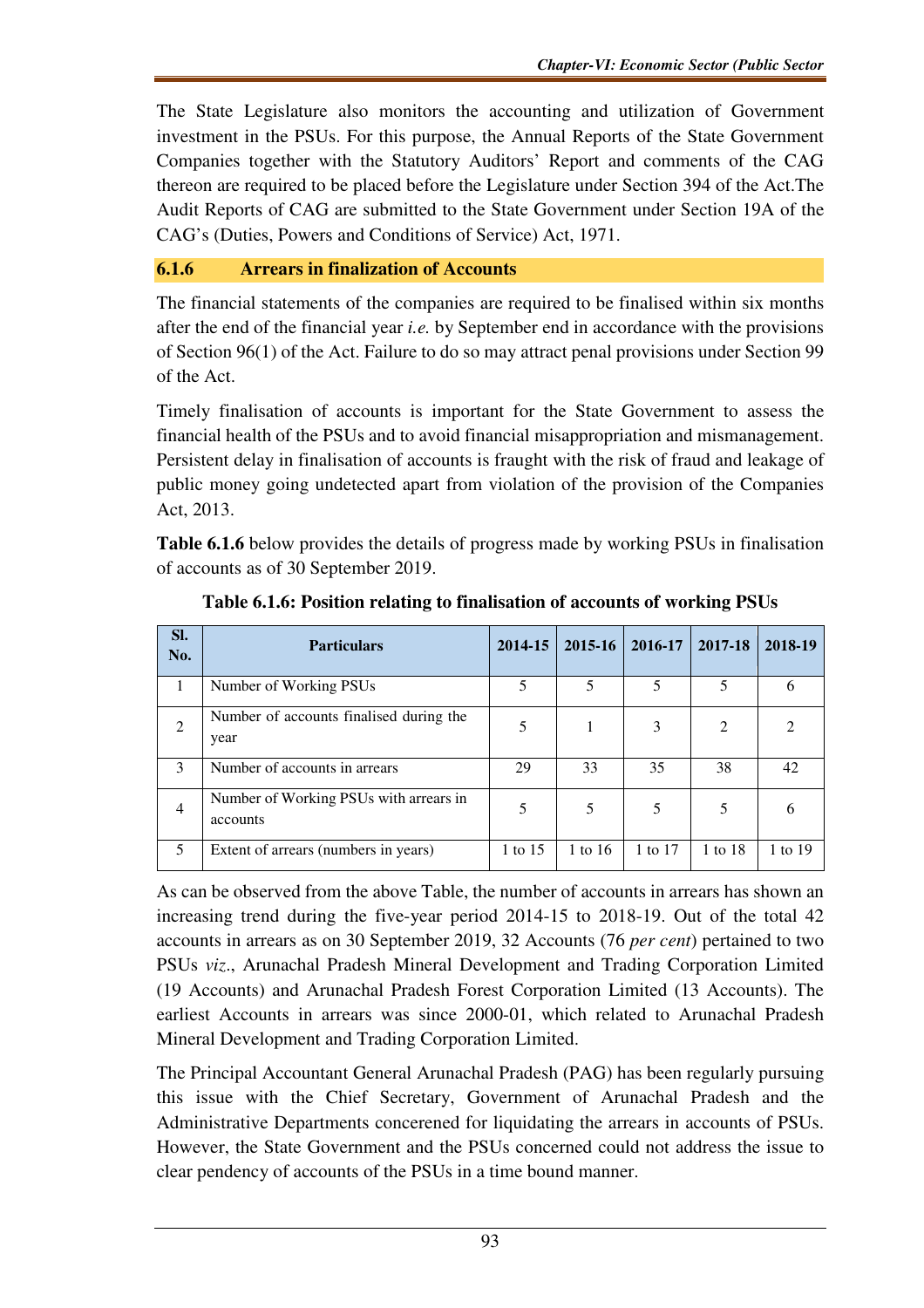#### **6.1.7 Investment by State Government in PSUs whose accounts are in arrears**

The State Government invested  $\bar{\tau}$  0.55 crore in two PSUs {equity:  $\bar{\tau}$  0.40 crore (two PSUs) and long term loans:  $\bar{\xi}$  0.15 crore (one PSUs) during the years for which the accounts of these PSUs had not been finalised as detailed in **Table 6.1.7**.

| $( \bar{\mathbf{z}}$ in crore) |                                    |                              |                                         |               |                                                                                                |  |
|--------------------------------|------------------------------------|------------------------------|-----------------------------------------|---------------|------------------------------------------------------------------------------------------------|--|
| SI.<br>No.                     | Name of PSU                        | <b>Accounts</b><br>finalised | <b>Accounts pending</b><br>finalisation |               | <b>Investment by State</b><br><b>Government during</b><br>the period of<br>accounts in arrears |  |
|                                |                                    | upto                         |                                         | <b>Equity</b> | Loans                                                                                          |  |
|                                | Pradesh<br>Arunachal<br>Industrial | 2017-18                      | 2018-19                                 | 0.05          |                                                                                                |  |
|                                | Financial<br>Development and       |                              |                                         |               |                                                                                                |  |
|                                | Corporation Limited                |                              |                                         |               |                                                                                                |  |
|                                | Arunachal<br>Pradesh<br>Mineral    | 1999-00                      | 2000-01 to 2018-19                      | 0.35          | 0.15                                                                                           |  |
| 2                              | Trading<br>Development<br>and      |                              |                                         |               |                                                                                                |  |
|                                | Corporation Limited                |                              |                                         |               |                                                                                                |  |
|                                | <b>Total:</b>                      |                              |                                         | 0.40          | 0.15                                                                                           |  |

| Table 6.1.7: Investment by State Government in PSUs having accounts in arrears |  |
|--------------------------------------------------------------------------------|--|
|                                                                                |  |

In the absence of accounts and their subsequent audit, it cannot be verified if the investments made and the expenditure incurred have been properly accounted for and the purpose for which the amount was invested was achieved or not.

The Government may consider setting up a special cell under the Finance Department to oversee the expeditious clearance of arrears of accounts of PSUs. Where there is lack of staff expertise, Government may consider outsourcing the work relating to preparation of accounts and take punitive action against company heads responsible for arrears of accounts. Until the accounts are made as current as possible Government may consider not giving further financial assistance to such companies.

#### **6.1.8 Performance of PSUs as per their latest finalised accounts**

The financial position and working results of working Government Companies are detailed in **Appendix 6.1. Table 6.1.8** below provides the comparative details of working PSUs turnover and State GDP for a period of five years ending 2018-19.

|                                     |         |       |                               |       | $( \bar{z}$ in crore)                                |
|-------------------------------------|---------|-------|-------------------------------|-------|------------------------------------------------------|
| <b>Particulars</b>                  | 2014-15 |       | $2015-16$   2016-17   2017-18 |       | $12018-19$                                           |
| Turnover <sup>7</sup>               | 20.29   | 20.48 | 23.29                         | 24.86 | 28.96                                                |
| State GDP <sup>8</sup>              |         |       |                               |       | 17959.41   18509.16   19626.82   22231.30   24489.36 |
| Percentage of Turnover to State GDP | 0.11    | 0.11  | 0.12                          | 0.11  | 0.12                                                 |

|  | Table 6.1.8: Details of working PSUs turnover vis-a-vis State GDP |  |
|--|-------------------------------------------------------------------|--|
|  |                                                                   |  |

l

<sup>7</sup> Turnover of working PSUs as per the latest finalised accounts as on 30 September of respective years. 8 Source: State Finance Audit Report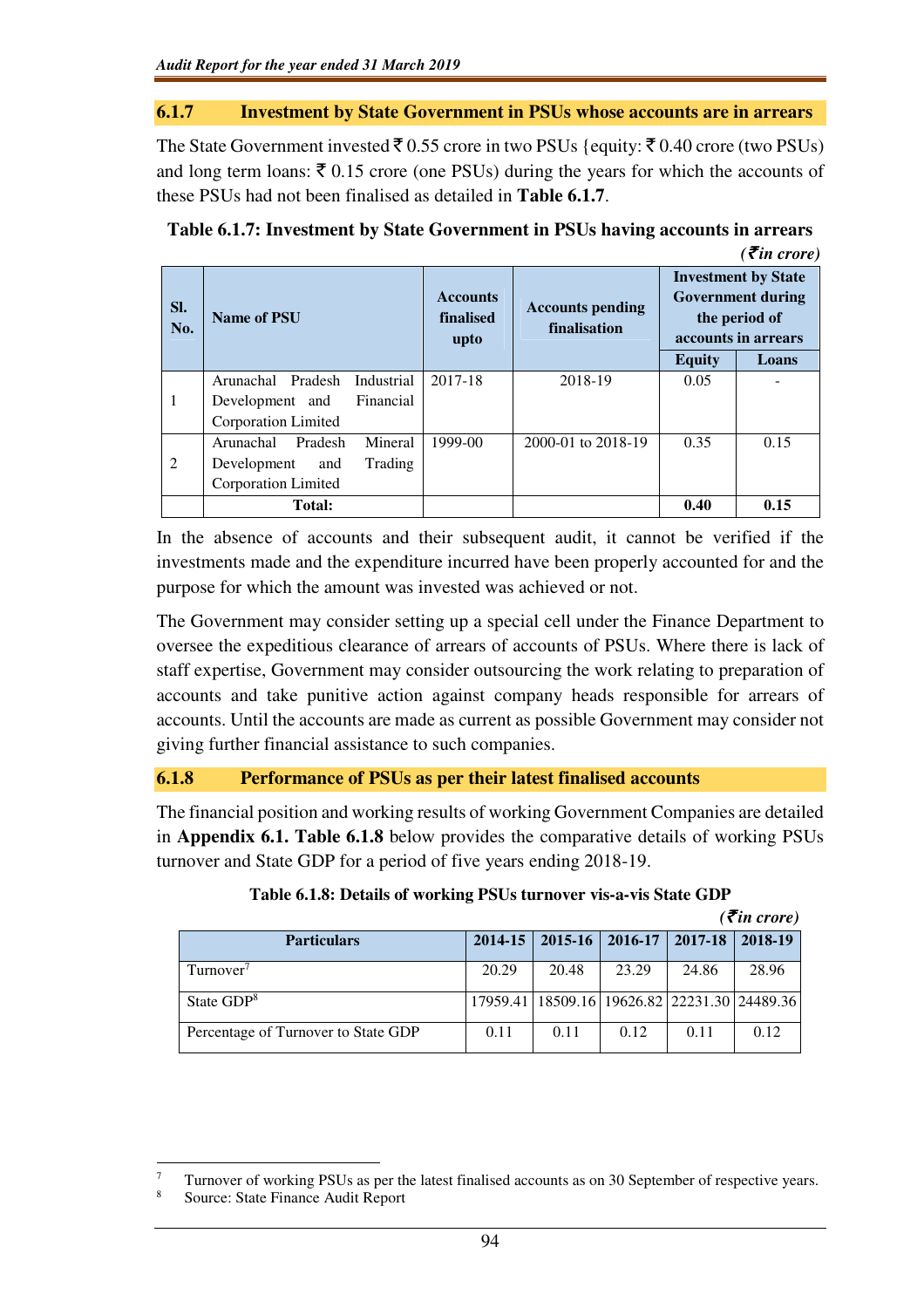From the above **Table**, it can be seen that contribution of PSUs to the State GDP has increased marginally by one *per cent* from 0.11 *per cent* (2014-15) to 0.12 *per cent*  (2018-19) during the period.

The PSUs turnover have registered an overall growth of  $\bar{\tau}$  8.67 crore (42.73 *per cent*) during the last five years from ₹ 20.29 crore (2014-15) to ₹ 28.96 crore (2018-19). There was an increase of  $\bar{\tau}$  3.36 crore in the turnover of one company<sup>9</sup> from  $\bar{\tau}$  6.88 crore  $(2014-15)$  to  $\overline{5}$  10.24 crore (2018-19).

#### *6.1.8.1 Key parameters*

Some other key parameters of PSUs performance as per their latest finalised accounts as on 30 September of the respective year are given in **Table 6.1.9** below:

|                           |            |            |           |           | $(\overline{\mathbf{\mathcal{F}}}$ in crore) |
|---------------------------|------------|------------|-----------|-----------|----------------------------------------------|
| <b>Particulars</b>        | 2014-15    | 2015-16    | 2016-17   | 2017-18   | 2018-19                                      |
| Debt                      | 31.16      | 31.12      | 31.29     | 31.33     | 31.50                                        |
| Turnover $10$             | 20.29      | 20.48      | 23.29     | 24.86     | 28.96                                        |
| Debt/Turnover Ratio (DTR) | 1.53:1     | 1.52:1     | 1.34:1    | 1.26:1    | 1.08:1                                       |
| <b>Interest Payments</b>  | 18.09      | 18.09      | 17.85     | 18.95     | 19.12                                        |
| Accumulated losses        | $(-)11.31$ | $(-)12.49$ | $(-)6.14$ | $(-)1.40$ | $(+)4.94$                                    |

|  |  |  | Table 6.1.9: Key Parameters of PSUs |  |
|--|--|--|-------------------------------------|--|
|--|--|--|-------------------------------------|--|

#### *Debt-Turnover Ratio*

Debt-to-turnover ratio (DTR) demonstrates a good balance between debt and income. Conversely, a high DTR can signal of having too much of debt against the income of PSUs from core activities. Thus, the PSUs having lower DTR are more likely to successfully manage their debt servicing and repayments.

#### *PSU Debt*

l

During the period of five years, the PSUs debt had increased marginally by  $\bar{\tau}$  0.34 crore  $(1.09 \text{ per cent})$  from  $\bar{\mathfrak{F}}$  31.16 crore (2014-15) to  $\bar{\mathfrak{F}}$  31.50 crore (2018-19). This had confined the interest payments to almost same level during last five years.

However, as can be seen from **Table 6.1.9** above, there was overall improvement in the DTR in last five years from 1.53:1 (2014-15) to 1.08:1 (2018-19) mainly due to overall growth in PSU-turnover (42.73 *per cent*) during last five years from  $\bar{\tau}$  20.29 crore  $(2014-15)$  to  $\overline{\xi}$  28.96 crore (2018-19).

*6.1.8.2 Erosion of capital due to losses* 

The paid-up capital and accumulated profits of six working PSUs as per their latest finalised accounts as on 30 September 2019 were  $\bar{\tau}$  17.03 crore and  $\bar{\tau}$  4.94 crore respectively **(Appendix 6.1)**.

<sup>9</sup> <sup>9</sup> Arunachal Pradesh Industrial Development and Financial Corporation Limited.<br><sup>10</sup> Turnover of working PSLIs as partial latest finalised accounts as on 20 Sontamba

Turnover of working PSUs as per the latest finalised accounts as on 30 September of the respective year.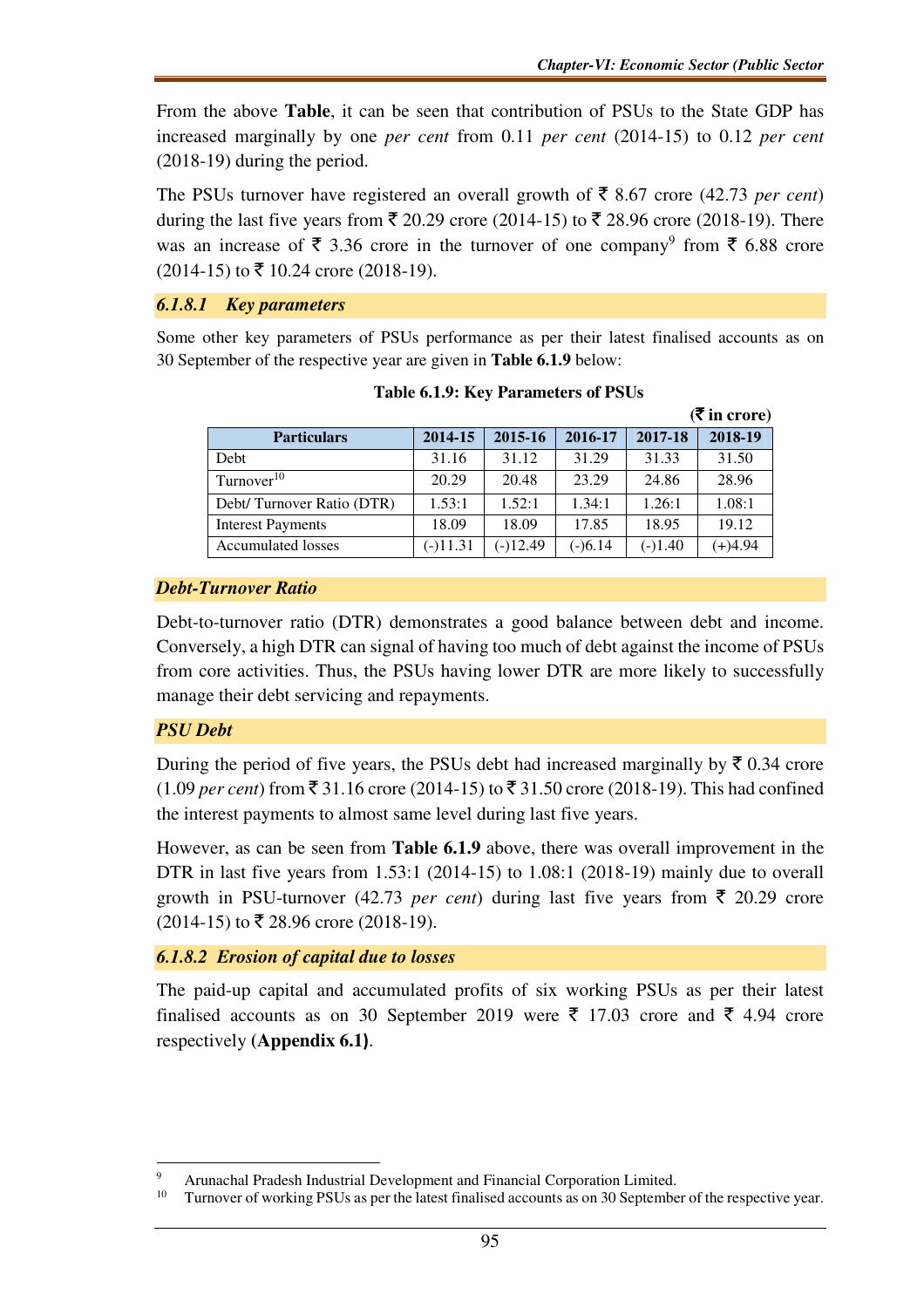The Return on Equity<sup>11</sup> (RoE) in respect of 4 out of 6 working PSUs was 7.41 *per cent* as per their latest finalised accounts. The accumulated losses ( $\bar{\tau}$  25.00 crore) of remaining two<sup>12</sup> working PSUs had completely eroded their capital ( $\bar{\mathfrak{c}}$  8.65 crore) as per their latest finalised accounts. RoE of these two PSUs was not workable due to complete erosion of their equity capital. The details of erosion of paid-up capital of the two PSUs is detailed in **Table 6.1.10** below:

|                                                 |                         |         | $( \bar{\mathbf{\mathcal{F}}}$ in crore) |
|-------------------------------------------------|-------------------------|---------|------------------------------------------|
| <b>Name of PSU</b>                              | <b>Latest finalised</b> | Paid-up | <b>Accumulated</b>                       |
|                                                 | accounts                | capital | losses                                   |
| Arunachal Pradesh Industrial Development<br>and | 2017-18                 | 4.15    | 20.42                                    |
| Financial Corporation Limited                   |                         |         |                                          |
| Arunachal Pradesh Forest Corporation Limited    | 2005-06                 | 4.50    | 4.58                                     |

The Accumulated losses by these PSUs had eroded public wealth, which is a cause of serious concern.

The overall position of the profits earned by working PSUs during 2014-15 to 2018-19 as per their latest finalised accounts is depicted in **Chart 6.1.1** below:

**Chart: 6.1.2- Profit of working PSUs** 



*(Source: Compiled based on latest finalised accounts of PSUs).* 

During 2018-19, there was a decline of around 13 *per cent* ( $\bar{\xi}$  0.97 crore) in the overall profits of the working PSUs compared to the previous year (2017-18), due to reduction  $(\overline{\mathcal{F}} 2.10$  crore) in the profit of one PSU (Arunachal Police Housing and Welfare Corporation Limited) from ₹ 6.31 crore (2017-18) to ₹ 4.21 crore (2018-19).

During the year 2018-19, out of six working PSUs, four  $PSUs<sup>13</sup>$  earned an aggregate net profit of  $\bar{\mathcal{F}}$  8.18 crore, while the remaining two PSUs<sup>14</sup> incurred a loss of  $\bar{\mathcal{F}}$  1.62 crore. The

 $\overline{a}$ 

<sup>&</sup>lt;sup>11</sup> ROE = (Net Profit after taxes *minus* preference dividend)  $\div$  Shareholders' Fund/Equity; Where, Shareholders' Fund/Equity=Paid up Share Capital *plus* Free Reserves and Surplus *minus* Accumulated Loss *minus* Deferred Revenue Expenditure.

<sup>&</sup>lt;sup>12</sup> Sl. No. 1 and 3 of *Appendix 6.1*.

<sup>&</sup>lt;sup>13</sup> Including negligible profit ( $\overline{(}12,371)$  of one PSU at Sl. No. A1 of **Appendix 6.1**.

Serial no. A2 and A6 of **Appendix 6.1.**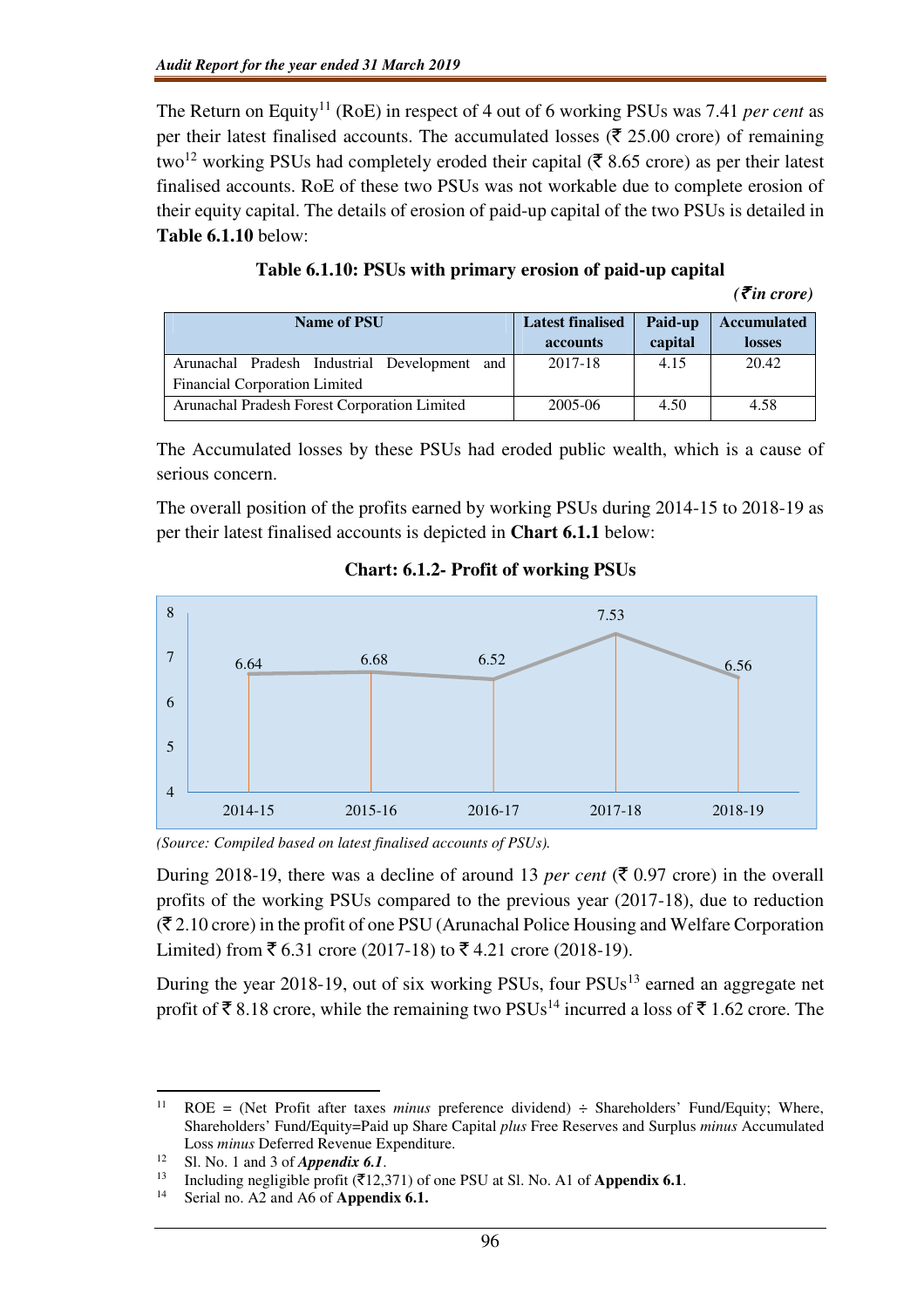$( \bar{\mathcal{F}}$ *in crore*)

details of major contributors to profits and losses of working PSUs are given in **Table 6.1.11** below:

| Name of PSU                                              | <b>Latest finalised</b><br>accounts | , , <i>,,, ,, ,, ,</i> ,<br>Profit $(+)/$ loss<br>$(-)$ |
|----------------------------------------------------------|-------------------------------------|---------------------------------------------------------|
| Arunachal Police Housing and Welfare Corporation Limited | 2016-17                             | $(+)$ 4.21                                              |
| Arunachal Pradesh Forest Corporation Limited             | 2005-06                             | $(+)$ 3.54                                              |
| Arunachal Pradesh Donyi Polo Hotel Corporation Limited   | 2017-18                             | $(-) 1.34$                                              |

**Table 6.1.11: Major contributors to profits and losses of working PSUs** 

The State Government has not formulated (February 2020) any dividend policy to make it mandatory for PSUs to pay a minimum return on the paid-up equity share capital contributed by the State Government. None of the four working PSUs, which earned profit during 2018-19, had declared any dividend.

#### **6.1.9 Return on Investment on the basis of Present Value of Investment**

The Rate of Real Return (RORR) measures the profitability and efficiency of an entity with which equity and similar non-interest bearing capital have been deployed, after adjusting them for their time value. To determine the RORR, the investment of State Government in the form of equity, interest free loans and revenue grants/subsidies in the PSUs for operational and management expenses *less* disinvestments (if any), has been considered and indexed to their Present Value (PV) and summated. The RORR is then calculated by dividing the 'profit after tax' (PAT) earned by PSUs by the sum of the PV of the investment.

During 2018-19, out of six working PSUs, four PSUs earned profit ( $\bar{\mathfrak{c}}$  8.18 crore<sup>15</sup>), while the remaining two PSUs incurred loss ( $\bar{\tau}$  1.62 crore) as per their latest finalised accounts (**Appendix-6.1**). Based on the historical value of investment, the Return for 2018-19 on State Government investment worked out to 16.20 *per cent* as against the RORR of 5.27 *per cent* on the investment at present value as shown in **Appendix-6.2.** This difference in percentage of return was on account of the adjustment made in the investment amount for the time value of money.

#### **6.1.10 Impact of Audit Comments on Annual Accounts of PSUs**

l

During October 2018 to September 2019, two working companies had forwarded two audited accounts to the Principal Accountant General (PAG), Arunachal Pradesh. The accounts of both the companies were selected for supplementary audit. The audit reports of statutory auditors appointed by CAG and the supplementary audit of CAG indicate that the quality of maintenance of accounts needed to be improved substantially. The details of aggregate money value of the comments of statutory auditors and CAG are given in **Table 5.1.12** below:

<sup>15</sup> As per latest finalised accounts of working PSUs as on 30 September 2019 and included negligible profit ( $\bar{\mathbf{z}}$ 12,371/-) of PSU at serial number A1 of **Appendix 5.1**.